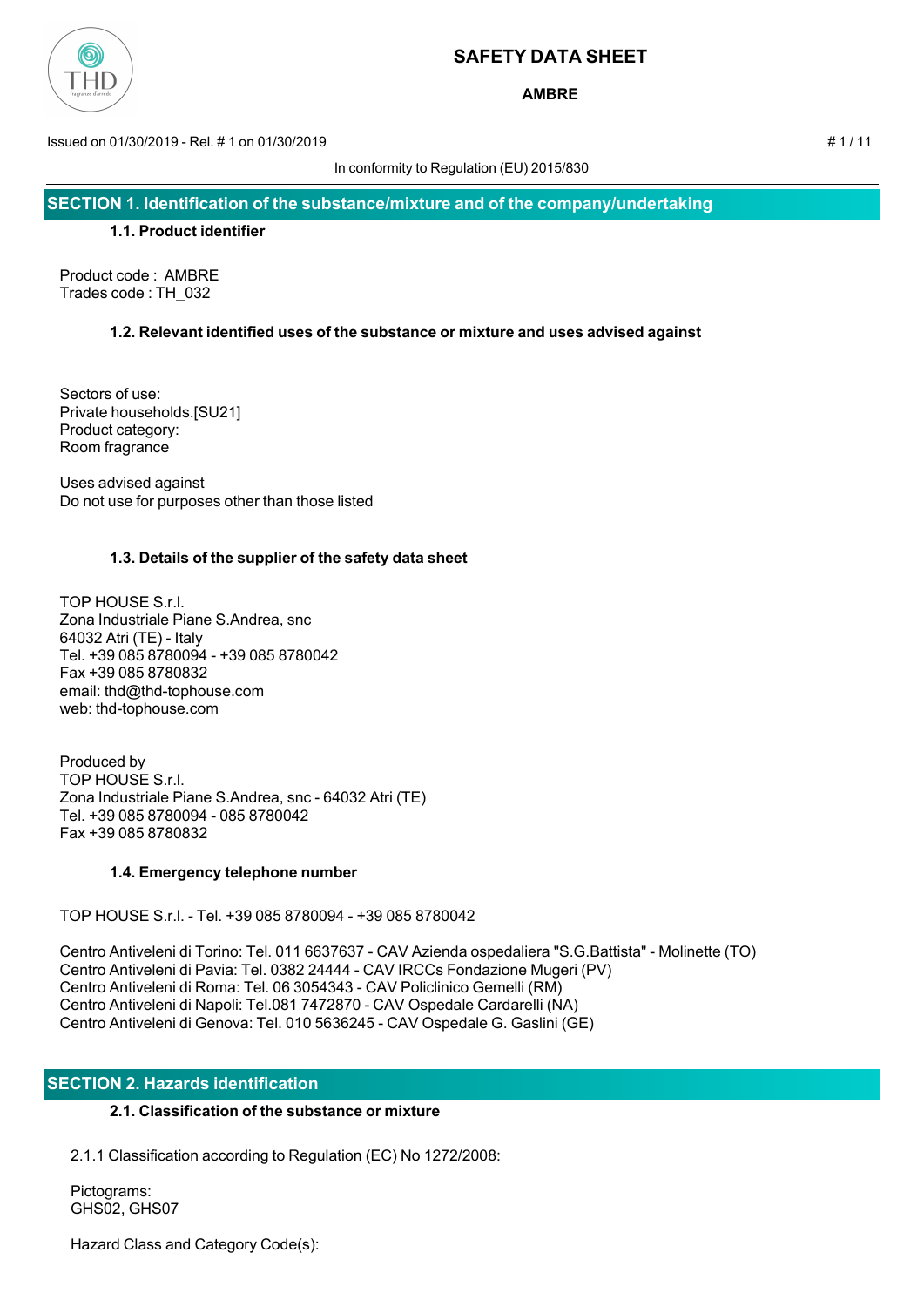

**AMBRE**

Issued on 01/30/2019 - Rel. # 1 on 01/30/2019 # 2 / 11

In conformity to Regulation (EU) 2015/830

Flam. Liq. 2, Skin Sens. 1B, Aquatic Chronic 3

Hazard statement Code(s):

H225 - Highly flammable liquid and vapour.

H317 - May cause an allergic skin reaction.

H412 - Harmful to aquatic life with long lasting effects.

The product easy inflames if subordinate to an ignition source.

The product, if brought into contact with skin can cause skin sensitization.

The product is dangerous to the environment as it is harmful to aquatic life with long lasting effects

## **2.2. Label elements**

Labelling according to Regulation (EC) No 1272/2008:

Pictogram, Signal Word Code(s): GHS02, GHS07 - Danger

Hazard statement Code(s):

H225 - Highly flammable liquid and vapour.

H317 - May cause an allergic skin reaction.

H412 - Harmful to aquatic life with long lasting effects.

Supplemental Hazard statement Code(s): not applicable

Precautionary statements:

Prevention

P210 - Keep away from heat, hot surfaces, sparks, open flames and other ignition sources. No smoking.

P233 - Keep container tightly closed.

P261 - Avoid breathing dust/fume/gas/mist/vapours/spray.

P273 - Avoid release to the environment.

Response

P363 - Wash contaminated clothing before reuse.

P370+P378 - In case of fire: Use water spray or CO2 to extinguish.

Storage

P403+P235 - Store in a well-ventilated place. Keep cool.

**Disposal** 

P501 - Dispose of contents/container according to local law.

Contains:

musk ketone, metil cedril chetone, cumarina

## **2.3. Other hazards**

The substance / mixture NOT contains substances PBT/vPvB according to Regulation (EC) No 1907/2006, Annex XIII

No information on other hazards

**SECTION 3. Composition/information on ingredients**

## **3.1 Substances**

Irrilevant



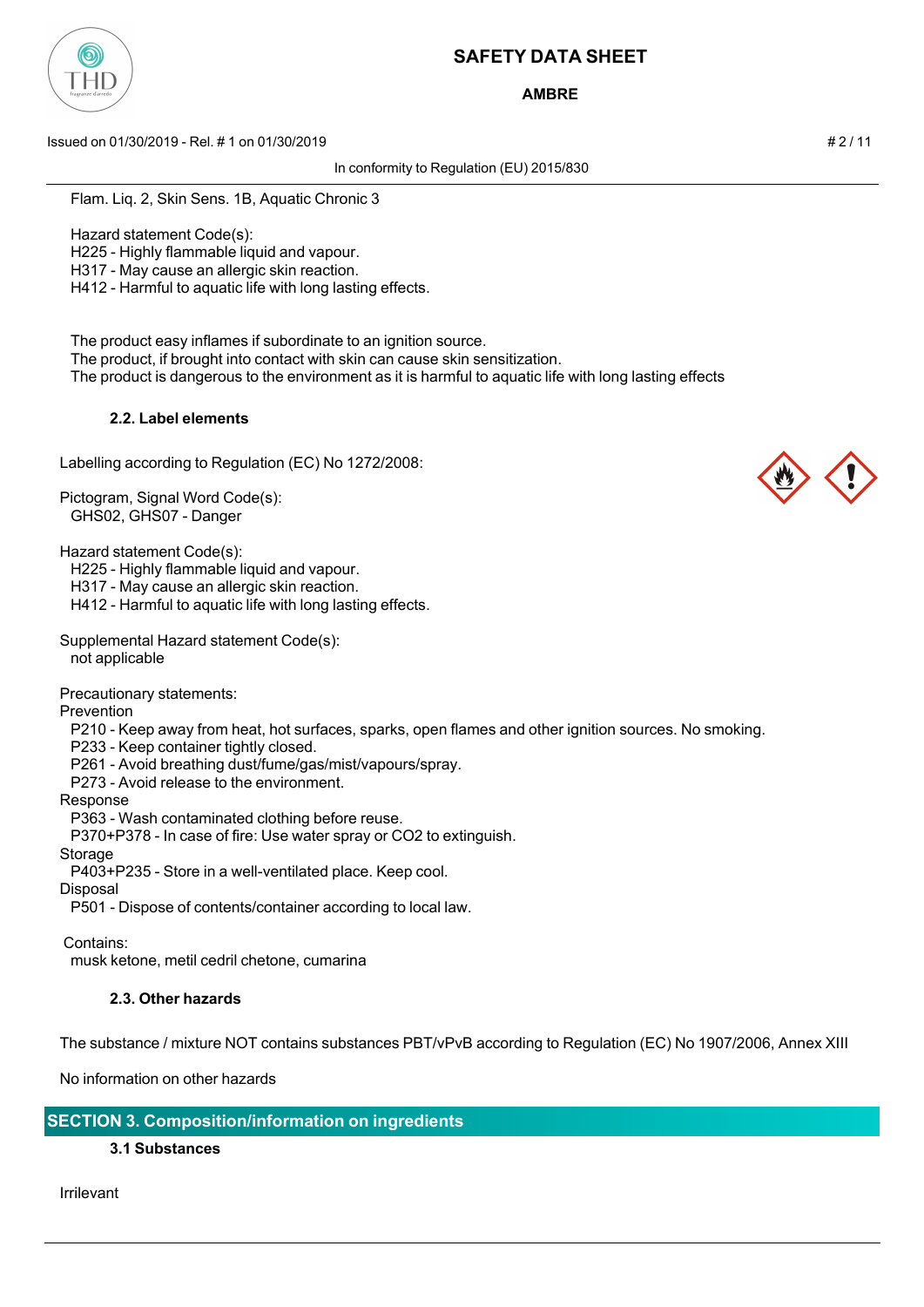

**AMBRE**

Issued on 01/30/2019 - Rel. # 1 on 01/30/2019 **# 3** / 11

#### In conformity to Regulation (EU) 2015/830

Refer to paragraph 16 for full text of hazard statements

| <b>Substance</b>                                                                  | Concentration   | <b>Classification</b>                                                                                                   | Index        | <b>CAS</b>    | <b>EINECS</b> | <b>REACh</b>                   |
|-----------------------------------------------------------------------------------|-----------------|-------------------------------------------------------------------------------------------------------------------------|--------------|---------------|---------------|--------------------------------|
| propan-2-ol                                                                       | $> 1 \le 5\%$   | Flam. Liq. 2, H225;<br>Eye Irrit. 2, H319;<br>STOT SE 3, H336                                                           | 603-117-00-0 | 67-63-0       | 200-661-7     |                                |
| l2.2.2-Trichloro-1-feniletile acetato                                             | $> 1 \le 5\%$   | Skin Irrit. 2, H315;<br>Aquatic Chronic 3,<br>H412                                                                      |              | $90 - 17 - 5$ | 201-972-0     | 01-2119929<br>6-25-31-000<br>0 |
| lmetil cedril chetone                                                             | $> 0.1 \le 1\%$ | Skin Sens. 1B, H317;<br>Aquatic Acute 1,<br>H400                                                                        |              | 32388-55-9    | 251-020-3     | 21199696-5<br>1-28-0000        |
| Icumarina                                                                         | $> 0.1 \le 1\%$ | Acute Tox. 3, H301;<br>Acute Tox. 3, H311;<br>Skin Sens. 1B, H317;<br>Acute Tox. 3, H331;<br>Aquatic Chronic 2,<br>H411 |              | $91 - 64 - 5$ | 202-086-7     |                                |
| musk ketone                                                                       | $> 0.1 \le 1\%$ | Carc. 2, H351;<br>Aquatic Acute 1,<br>H400; Aquatic<br>Chronic 1, H410                                                  | 609-069-00-7 | $81 - 14 - 1$ | 201-328-9     |                                |
| 3-(5,5,6-Trimetilebiciclo[2.2.1]ept-<br>2-il)cicloesan-1-olo                      | $> 0.1 \le 1\%$ | Skin Irrit. 2, H315;<br>Eye Irrit. 2, H319;<br>Aquatic Chronic 3,<br>H412                                               |              | 3407-42-9     |               | 01-2119979<br>583-21-000<br>0  |
| IAlfa cedrene                                                                     | $> 0.1 \le 1\%$ | Asp. Tox. 1, H304;<br>Aquatic Acute 1,<br>H400; Aquatic<br>Chronic 1, H410                                              |              | 469-61-4      | 207-418-4     |                                |
| 2,6-di-tert-butyl-p-cresol                                                        | $> 0.1 \le 1\%$ | Aquatic Chronic 1,<br>H410                                                                                              |              | 128-37-0      | 204-881-4     | 01-2119565<br>113-46           |
| [1R-(1a,2a,5ß,8ß)]-4,4,8-trimetilet<br>riciclo[6.3.1.02,5]dodecan-1-il<br>acetato | $= 0,1%$        | Skin Sens. 1B, H317                                                                                                     |              | 57082-24-3    | 260-555-1     |                                |
| (HHCB)                                                                            | $= 0,1%$        | Aquatic Acute 1,<br>H400; Aquatic<br>Chronic 1, H410                                                                    | 603-212-00-7 | 1222-05-5     | 214-946-9     |                                |
| Menta arvensis estratto                                                           | $= 0,1%$        | Acute Tox. 4, H302;<br>Skin Irrit. 2, H315;<br>Skin Sens. 1, H317;<br>Eye Irrit. 2, H319;<br>Aquatic Chronic 2,<br>H411 |              | 90063-97-1    | 290-058-5     |                                |

## **Fractionated global values**

| H315 | $= 3.20$ | H412 | $= 2.40$ | H351             | $= 1.00$   | H400 | $= 2.70$ |
|------|----------|------|----------|------------------|------------|------|----------|
| H410 | $= 1.90$ | H317 | $= 2.20$ | H319             | $= 5.05$   | H301 | $= 1.00$ |
| H311 | $= 1.00$ | H331 | $= 1.00$ | H411             | $= 2.30$   | H302 | $= 0.70$ |
| H304 | $= 0.60$ | H335 | $= 0.10$ | H <sub>225</sub> | $= 150.15$ | H336 | $= 3.85$ |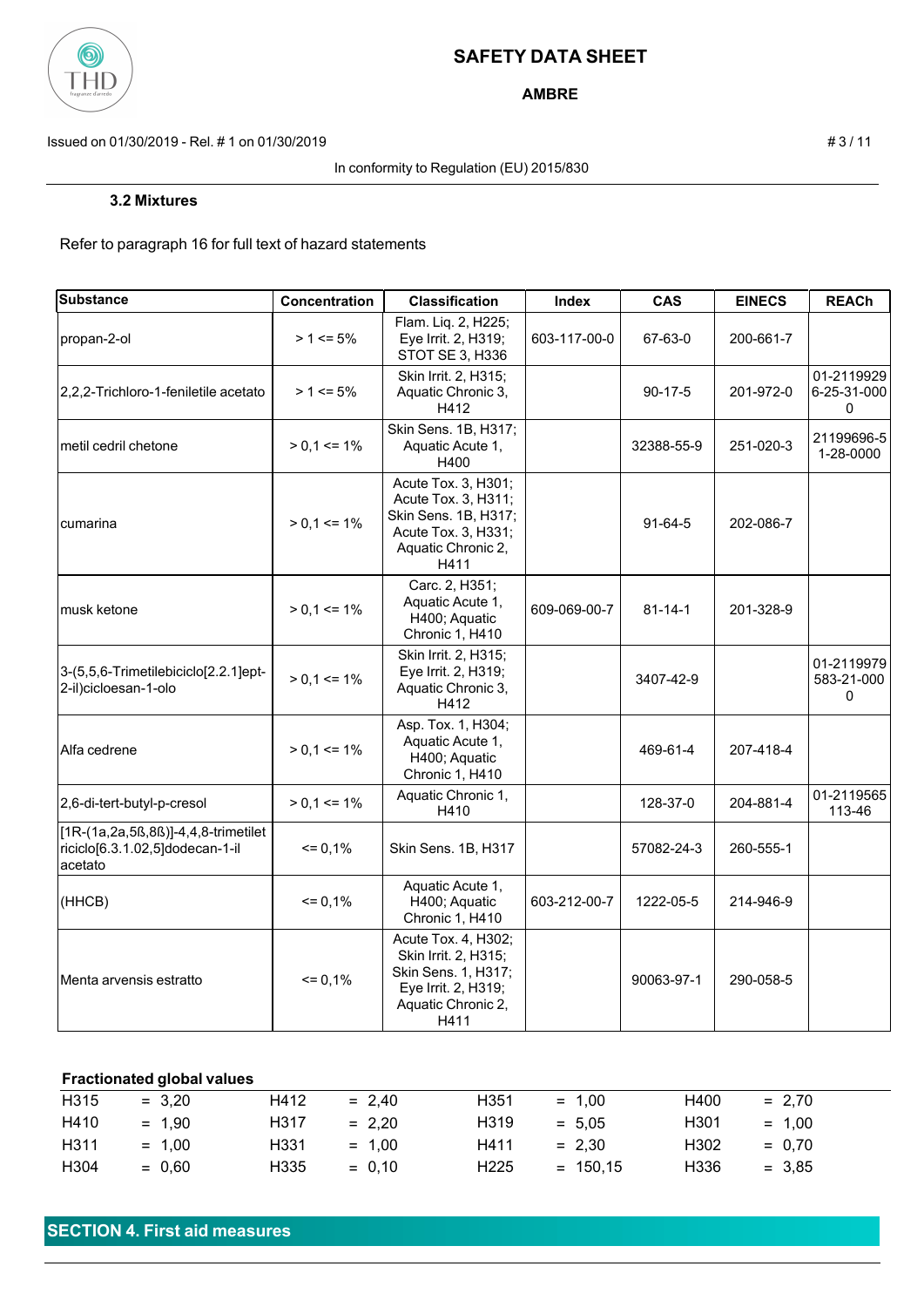

**AMBRE**

Issued on 01/30/2019 - Rel. # 1 on 01/30/2019 # 4 / 11

In conformity to Regulation (EU) 2015/830

#### **4.1. Description of first aid measures**

Inhalation:

 Air the area. Move immediately the contaminated patient from the area and keep him at rest in a well ventilated area. If you feel unwell seek medical advice.

Direct contact with skin (of the pure product).: Wash thoroughly with soap and running water.

Direct contact with eyes (of the pure product).:

Wash immediately and thorougly with running water for at least 10 minutes.

Ingestion:

Not hazardous. It's possible to give activated charcoal in water or liquid paraffin medicine

## **4.2. Most important symptoms and effects, both acute and delayed**

No data available.

## **4.3. Indication of any immediate medical attention and special treatment needed**

If skin irritation or rash occurs: Get medical advice/attention.

## **SECTION 5. Firefighting measures**

## **5.1. Extinguishing media**

Advised extinguishing agents: In the case of fire use: water spray or CO2.

Extinguishing means to avoid: Water jets. Use water jets only to cool the surfaces of the containers exposed to fire.

## **5.2. Special hazards arising from the substance or mixture**

No data available.

# **5.3. Advice for firefighters**

Use protection for the breathing apparatus

Safety helmet and full protective suit.

The spray water can be used to protect the people involved in the extinction

 You may also use selfrespirator, especially when working in confined and poorly ventilated area and if you use halogenated extinguishers (Halon 1211 fluobrene, Solkan 123, NAF, etc...)

Keep containers cool with water spray

## **SECTION 6. Accidental release measures**

## **6.1. Personal precautions, protective equipment and emergency procedures**

6.1.1 For non-emergency personnel: Leave the area surrounding the spill or release. Do not smoke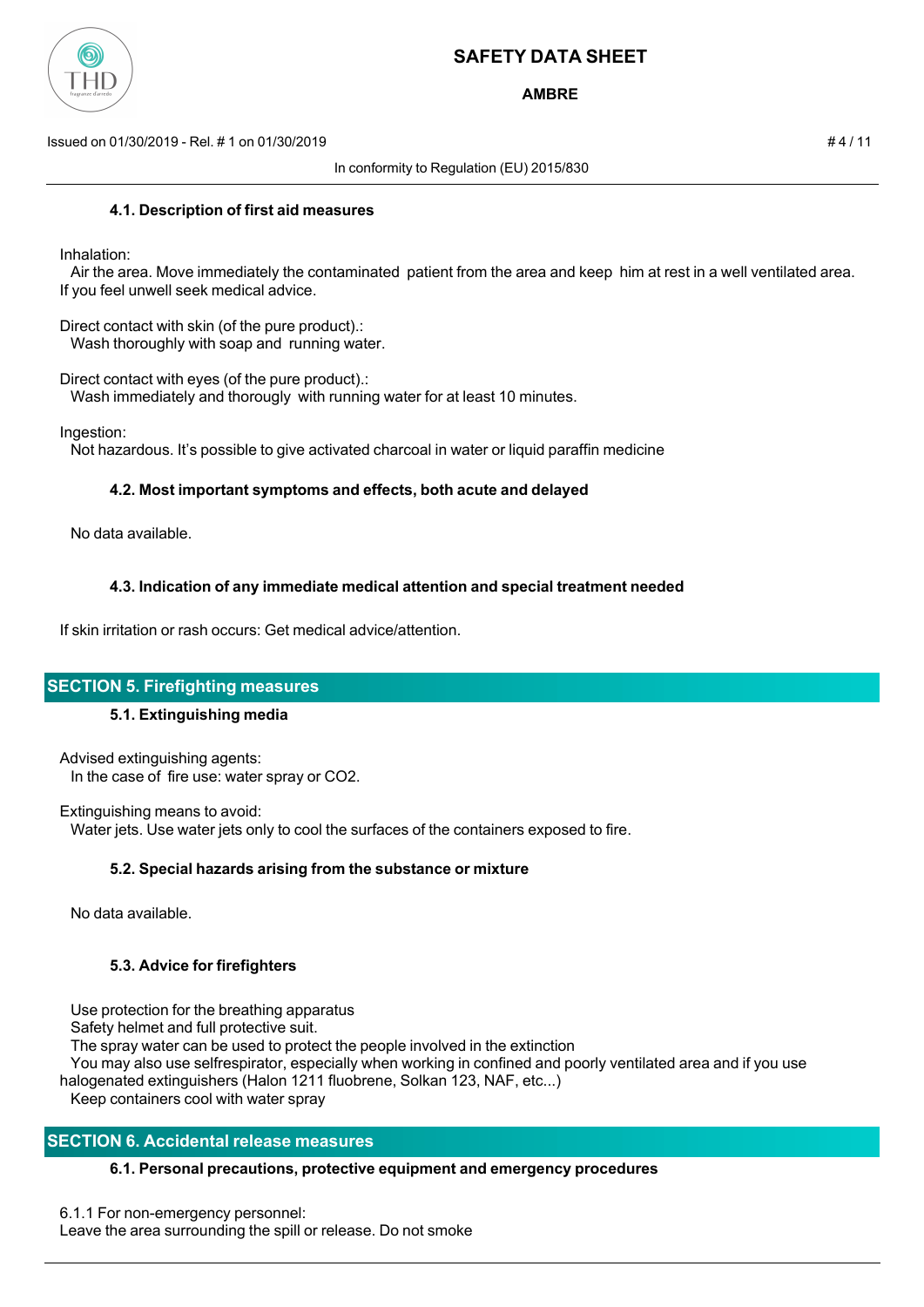

## **AMBRE**

Issued on 01/30/2019 - Rel. # 1 on 01/30/2019 # 5 / 11

In conformity to Regulation (EU) 2015/830

Wear gloves and protective clothing

6.1.2 For emergency responders: Wear gloves and protective clothing Eliminate all unguarded flames and possible sources of ignition. No smoking. Provision of sufficient ventilation. Evacuate the danger area and, in case, consult an expert.

## **6.2. Environmental precautions**

 Contain spill with earth or sand. If the product has entered a watercourse in sewers or has contaminated soil or vegetation, notify it to the authorities. Discharge the remains in compliance with the regulations

## **6.3. Methods and material for containment and cleaning up**

 6.3.1 For containment: Recover the product for reuse, if possible, or for removal. Possibly absorb it with inert material. Prevent it from entering the sewer system.

 6.3.2 For cleaning up: After wiping up, wash with water the area and materials involved

 6.3.3 Other information: Nothing in particular.

#### **6.4. Reference to other sections**

Refer to paragraphs 8 and 13 for more information

## **SECTION 7. Handling and storage**

## **7.1. Precautions for safe handling**

 Avoid contact and inhalation of vapors In residential areas do not use on large surfaces. Do not smoke at work At work do not eat or drink. Contaminated work clothing should not be allowed out of the workplace. Wear protective gloves/protective clothing/eye protection/face protection. See also paragraph 8 below.

## **7.2. Conditions for safe storage, including any incompatibilities**

 Keep in original container closed tightly. Do not store in open or unlabeled containers. Keep containers upright and safe by avoiding the possibility of falls or collisions. Store in a cool place, away from sources of heat and `direct exposure of sunlight. Keep containers tightly closed.

Always store in well ventilated areas.

Never close the container tightly, leave a chance to vent

Keep away from open flames, sparks and heat sources. Avoid direct sunlight exposure.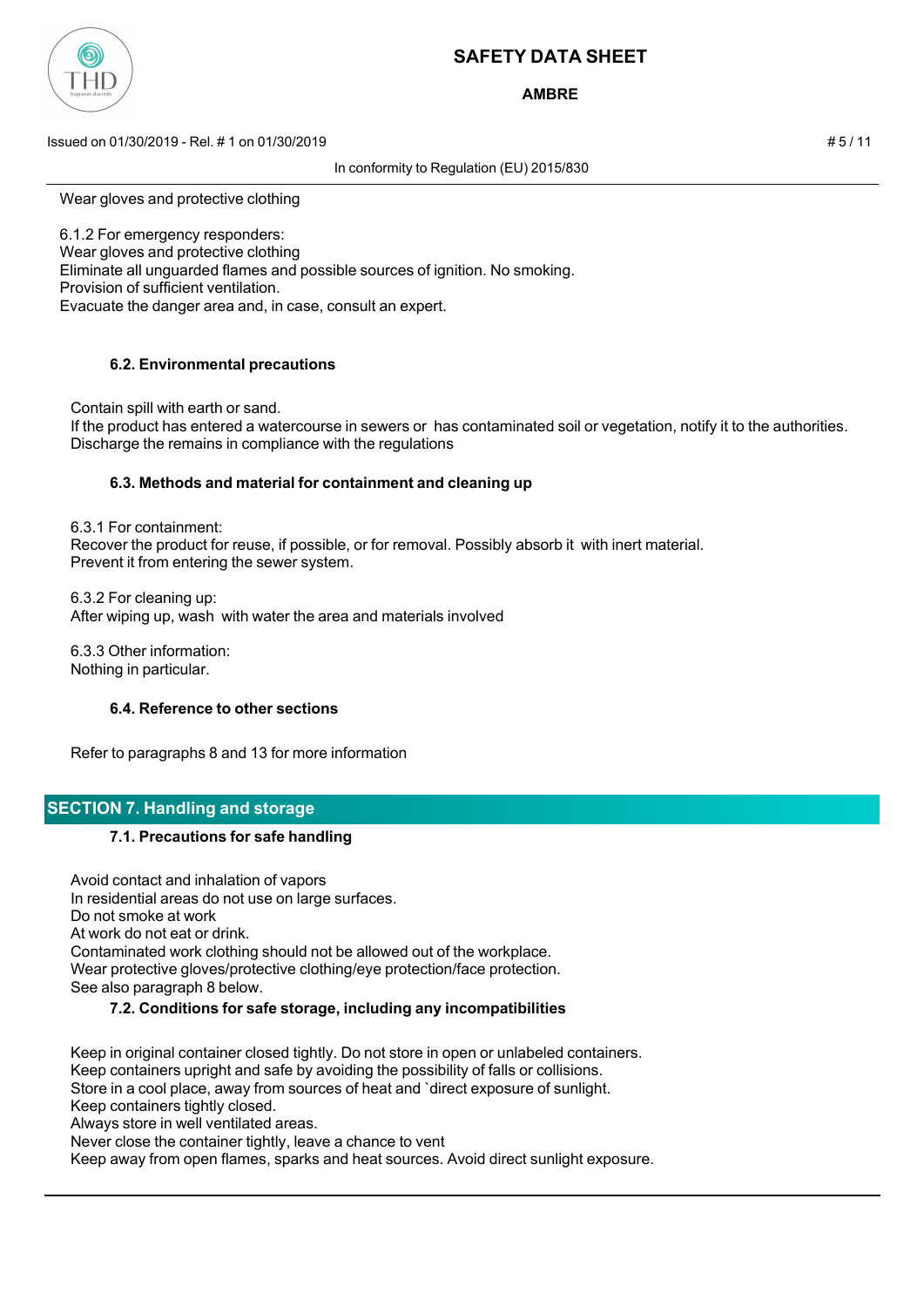

**AMBRE**

Issued on 01/30/2019 - Rel. # 1 on 01/30/2019 # 6 / 11

In conformity to Regulation (EU) 2015/830

#### **7.3. Specific end use(s)**

Private households.: Handle with care. Store in a ventilated place away from heat sources. Keep container tightly closed.

## **SECTION 8. Exposure controls/personal protection**

#### **8.1. Control parameters**

 Related to contained substances: propan-2-ol: TLV: TWA 200 ppm 400 ppm as STEL A4 (not classifiable as a human carcinogen); (ACGIH 2004). MAK: 200 ppm 500 mg/m peak limitation Category: II (2); Risk group for pregnancy: C; (DFG 2004).

## **8.2. Exposure controls**

Appropriate engineering controls: Private households.: No specific control required.

Individual protection measures:

 (a) Eye / face protection Not needed for normal use.

(b) Skin protection

 (i) Hand protection When handling the pure product use chemical resistant protective gloves (EN 374-1/EN374-2/EN374-3)

 (ii) Other Wear normal work clothing.

 (c) Respiratory protection Not needed for normal use.

 (d) Thermal hazards No hazard to report

Environmental exposure controls:

Use according to good working practices to avoid pollution into the environment.

# **SECTION 9. Physical and chemical properties**

## **9.1. Information on basic physical and chemical properties**

| <b>Physical and</b><br>l chemical properties | Value        | <b>Determination</b><br>⊧method |  |
|----------------------------------------------|--------------|---------------------------------|--|
| IAppearance                                  | ∟iquid clear |                                 |  |



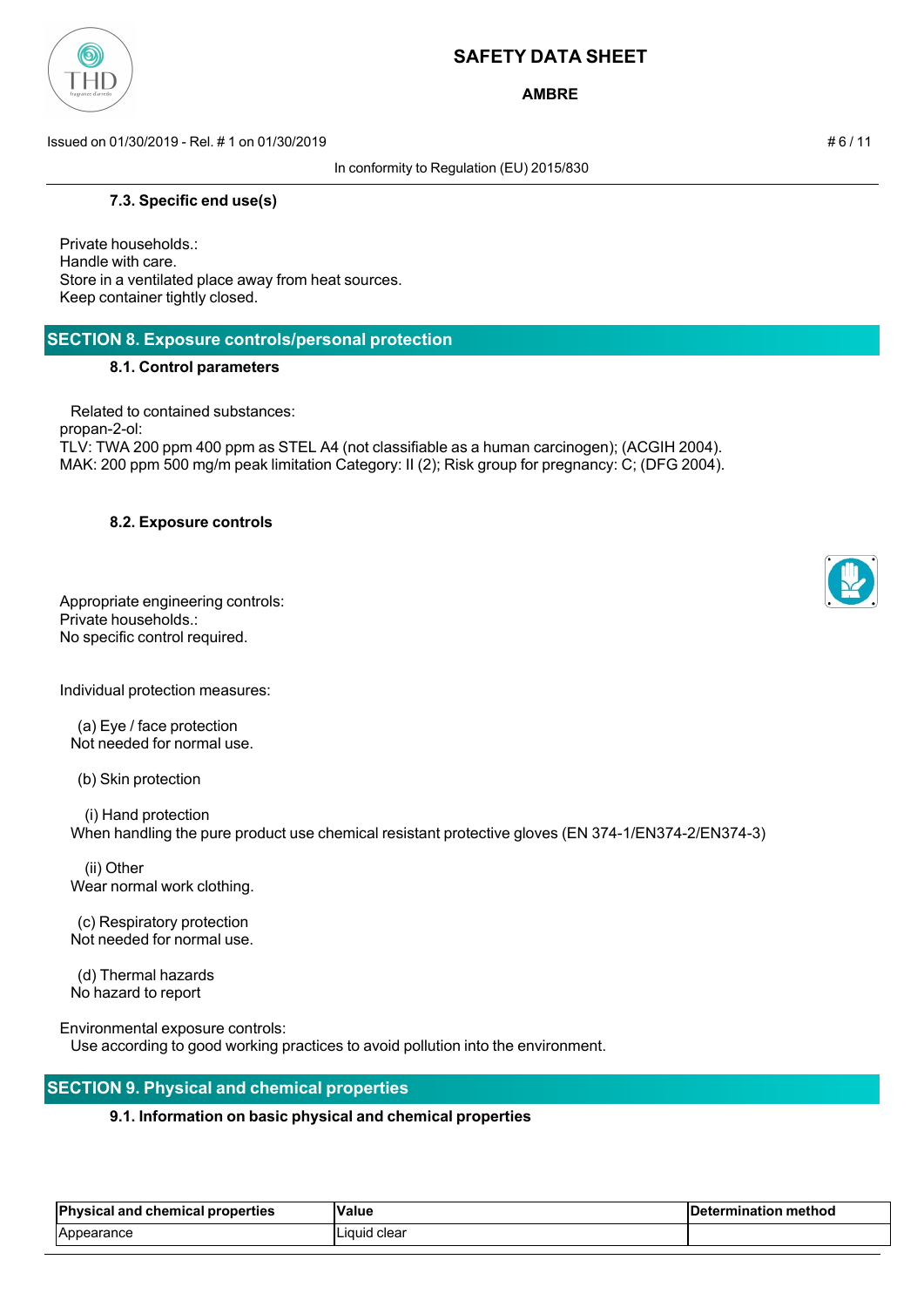

**AMBRE**

#### Issued on 01/30/2019 - Rel. # 1 on 01/30/2019 # 7 / 11

#### In conformity to Regulation (EU) 2015/830

| Physical and chemical properties             | Value                                   | <b>Determination method</b> |
|----------------------------------------------|-----------------------------------------|-----------------------------|
| Odour                                        | not determined                          |                             |
| Odour threshold                              | not determined                          |                             |
| pH                                           |                                         | EPA 150.1 1982              |
| Melting point/freezing point                 | not determined                          |                             |
| Initial boiling point and boiling range      | $86^{\circ}$ C                          | Phisical                    |
| Flash point                                  | $14^{\circ}$ C                          | ASTM D 93 (2006)            |
| Evaporation rate                             | not determined                          |                             |
| Flammability (solid, gas)                    | not determined                          |                             |
| Upper/lower flammability or explosive limits | not determined                          |                             |
| Vapour pressure                              | not determined                          |                             |
| Vapour density                               | not determined                          |                             |
| Relative density                             | 0,819 kg/l                              | ASTM D1298-12b(2017)        |
| Solubility(ies)                              | not determined                          |                             |
| Water solubility                             | not determined                          |                             |
| Partition coefficient: n-octanol/water       | not determined                          |                             |
| Auto-ignition temperature                    | not determined                          |                             |
| Decomposition temperature                    | not determined                          |                             |
| Viscosity                                    | Cinematica: 7,4 mm2/s Dinamica: 6,06 cP | <b>ASTM D445-18</b>         |
| <b>Explosive properties</b>                  | not determined                          |                             |
| Oxidising properties                         | not determined                          |                             |

## **9.2. Other information**

No data available.

## **SECTION 10. Stability and reactivity**

#### **10.1. Reactivity**

No reactivity hazards

#### **10.2. Chemical stability**

No hazardous reaction when handled and stored according to provisions.

## **10.3. Possibility of hazardous reactions**

There are no hazardous reactions

## **10.4. Conditions to avoid**

 Avoid contact with combustible materials. The product could catch fire. heat, open flames, sparks or hot surfaces.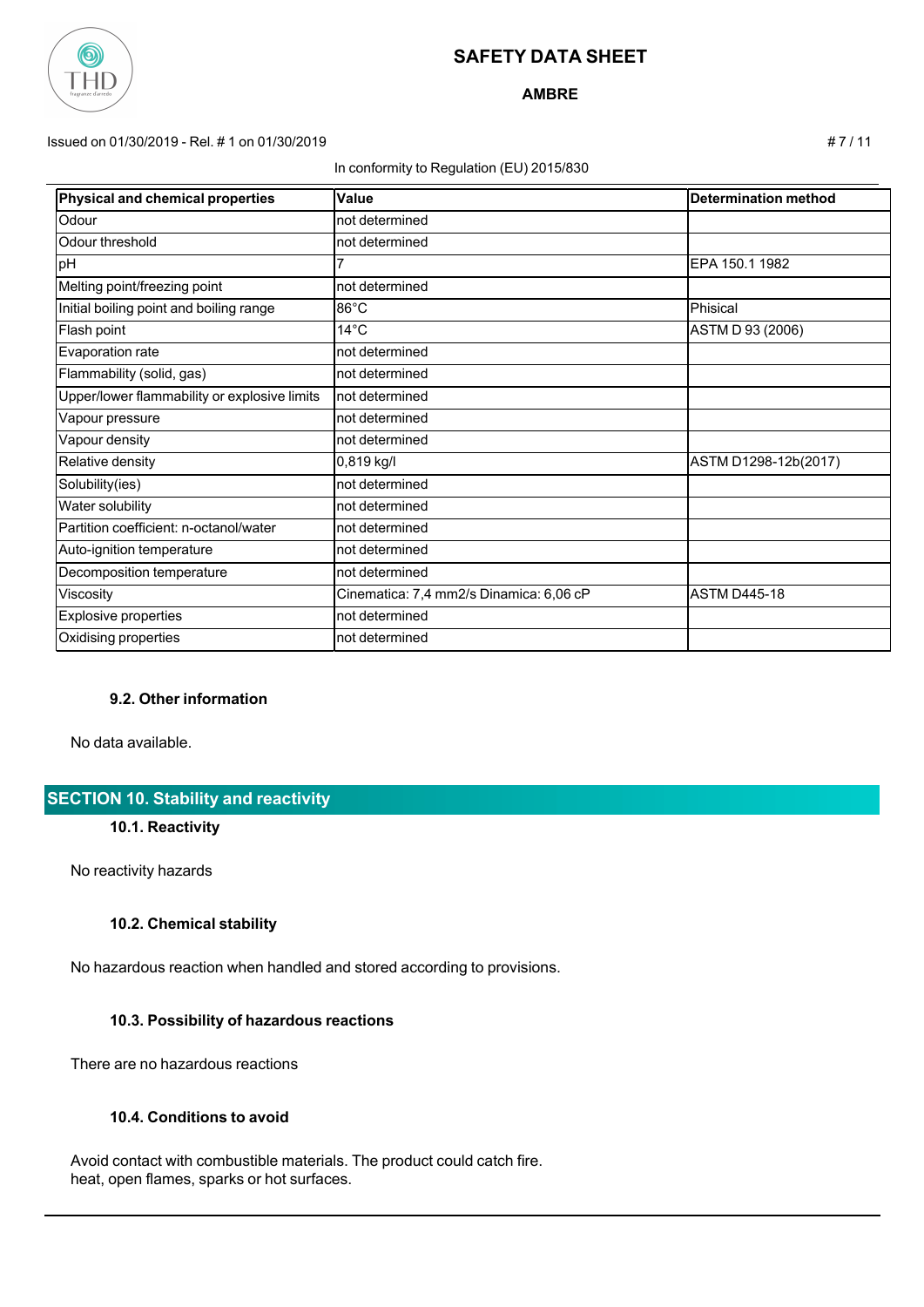

**AMBRE**

Issued on 01/30/2019 - Rel. # 1 on 01/30/2019 # 8 / 11

In conformity to Regulation (EU) 2015/830

#### **10.5. Incompatible materials**

Nothing in particular.

#### **10.6. Hazardous decomposition products**

Does not decompose when used for intended uses.

## **SECTION 11. Toxicological information**

#### **11.1. Information on toxicological effects**

 $ATE(mix)$  oral = 8.771,9 mg/kg

ATE(mix) dermal = 30.000,0 mg/kg

 $ATE(min)$  inhal = 300,0 mg/l/4 h

(a) acute toxicity: based on available data, the classification criteria are not met

(b) skin corrosion/irritationbased on available data, the classification criteria are not met

(c) serious eye damage/irritation: based on available data, the classification criteria are not met

(d) respiratory or skin sensitization: The product, if brought into contact with skin can cause skin sensitization.

(e) germ cell mutagenicity: based on available data, the classification criteria are not met

(f) carcinogenicity: based on available data, the classification criteria are not met

(g) reproductive toxicity: based on available data, the classification criteria are not met

 (h) specific target organ toxicity (STOT) single exposure: based on available data, the classification criteria are not met

 (i) specific target organ toxicity (STOT) repeated exposurebased on available data, the classification criteria are not met

(j) aspiration hazard: based on available data, the classification criteria are not met

Related to contained substances:

propan-2-ol:

Routes of exposure: the substance can be absorbed into the body by inhalation of its vapour.

INHALATION RISK: A harmful contamination of air sar reached quite slowly due to evaporation of the substance at 20 C; However, for spraying or scattering, much more quickly.

Effects of short-term exposure: the substance is irritating to eyes and respiratory tract pu substance determining effects on the central nervous system, causing depression. Exposure far above the OEL pu lead to unconsciousness. Effects of long-term or repeated: liquid degreasing characteristics.

Acute hazards/symptoms INHALATION cough. Vertigo. Drowsiness. Headache. Sore throat. See If Swallowed. SKIN dry skin.

EYE Redness.

SWALLOWED, abdominal pain. Respiratory difficulties. Nausea. A State of unconsciousness. Vomiting. (Further see inhalation).

N O T E The use of alcoholic beverages enhances the harmful effect.

LD50 (rat) Oral (mg/kg body weight) = 2100

LD50 Dermal (rat or rabbit) (mg/kg body weight) = 2100

# **SECTION 12. Ecological information**

## **12.1. Toxicity**

The product is dangerous for the environment as it is toxic for aquatic organisms following acute exposure.

Use according to good working practices to avoid pollution into the environment.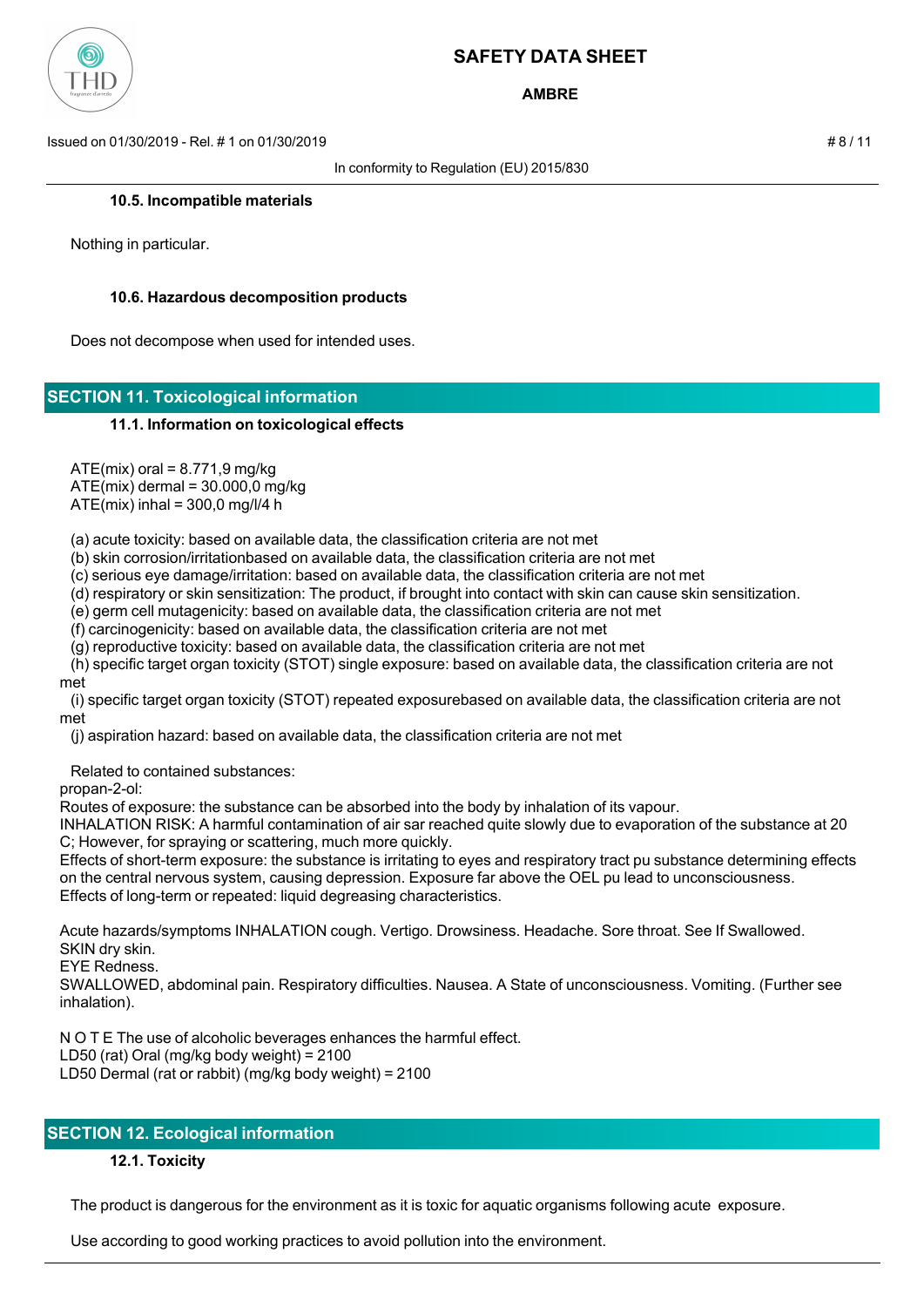

**AMBRE**

Issued on 01/30/2019 - Rel. # 1 on 01/30/2019 # 9 / 11

In conformity to Regulation (EU) 2015/830

#### **12.2. Persistence and degradability**

No data available.

#### **12.3. Bioaccumulative potential**

No data available.

#### **12.4. Mobility in soil**

 Related to contained substances: propan-2-ol: The pi product water and light fully miscible in 20 C. Is lost by evaporation within one day. Large volumes can penetrate into the soil and contaminate groundwater.

#### **12.5. Results of PBT and vPvB assessment**

The substance / mixture NOT contains substances PBT/vPvB according to Regulation (EC) No 1907/2006, Annex XIII

#### **12.6. Other adverse effects**

No adverse effects

# **SECTION 13. Disposal considerations**

#### **13.1. Waste treatment methods**

 Do not reuse empty containers. Dispose of them in accordance with the regulations in force. Any remaining product should be disposed of according to applicable regulations by addressing to authorized companies. Recover if possible. Send to authorized discharge plants or for incineration under controlled conditions. Operate according to local and National rules in force

## **SECTION 14. Transport information**

#### **14.1. UN number**

ADR/RID/IMDG/ICAO-IATA: 1266

ADR exemption because compliance with the following characteristics: Combination packagings: per inner packaging 5 L per package 30 Kg Inner packagings placed in skrink-wrapped or stretch-wrapped trays: per inner packaging 5 L per package 20 Kg

#### **14.2. UN proper shipping name**

ADR/RID/IMDG: PRODOTTI PER PROFUMERIA contenenti solventi infiammabili ADR/RID/IMDG: PERFUMERY PRODUCTS with flammable solvents ICAO-IATA: PERFUMERY PRODUCTS with flammable solvents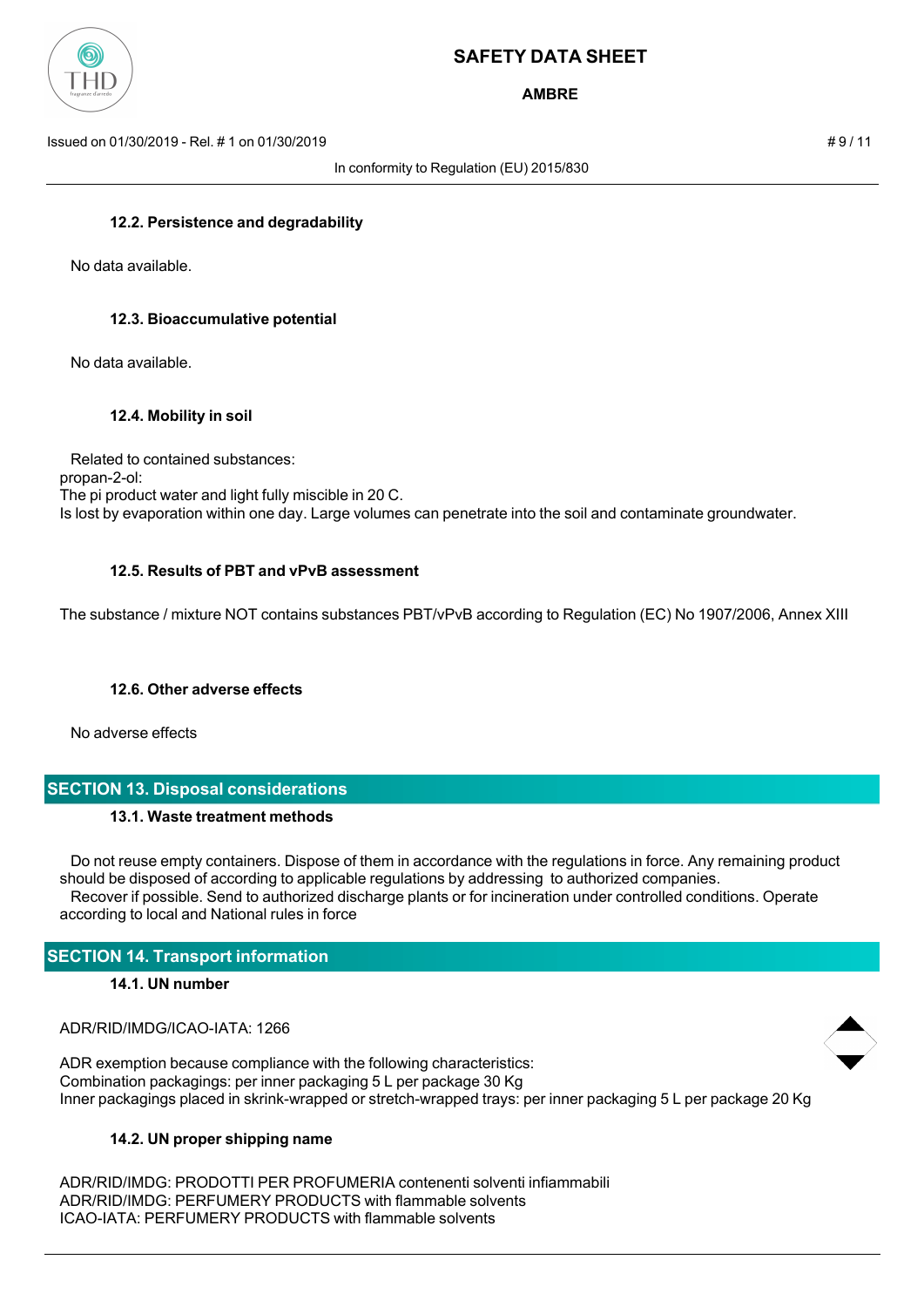

**AMBRE**

Issued on 01/30/2019 - Rel. # 1 on 01/30/2019 # 10 / 11

In conformity to Regulation (EU) 2015/830

**14.3. Transport hazard class(es)**

ADR/RID/IMDG/ICAO-IATA: Class : 3 ADR/RID/IMDG/ICAO-IATA: Label : Limited quantities ADR: Tunnel restriction code : D/E ADR/RID/IMDG/ICAO-IATA: Limited quantities : 5 L IMDG - EmS : F-E, S-D

#### **14.4. Packing group**

ADR/RID/IMDG/ICAO-IATA: III

#### **14.5. Environmental hazards**

ADR/RID/ICAO-IATA: Product is not environmentally hazardous IMDG: Marine polluting agent : Not

#### **14.6. Special precautions for user**

The transport must be carried out by authorised vehicles carrying dangerous goods in accordance with the requirements of the current edition of the agreement and the provisions A.D.R national regulations. The transport must be carried out in the original packaging and in packages that are made from materials resistant to the content and not likely to generate with this dangerous reactions. Employees to the loading and unloading of dangerous goods have received proper training on the risks presented by prepared and on possible procedures to be taken in the event of emergency situations

## **14.7. Transport in bulk according to Annex II of MARPOL73/78 and the IBC Code**

It is not intended to carry bulk

## **SECTION 15. Regulatory information**

**15.1. Safety, health and environmental regulations/legislation specific for the substance or mixture**

Seveso category: P5c - FLAMMABLE LIQUIDS

REGULATION (EU) No 1357/2014 - waste: HP3 - Flammable HP7 - Carcinogenic HP14 - Ecotoxic

#### **15.2. Chemical safety assessment**

The supplier has made an assessment of chemical safety

## **SECTION 16. Other information**

#### **16.1. Other information**

Description of the hazard statements exposed to point 3